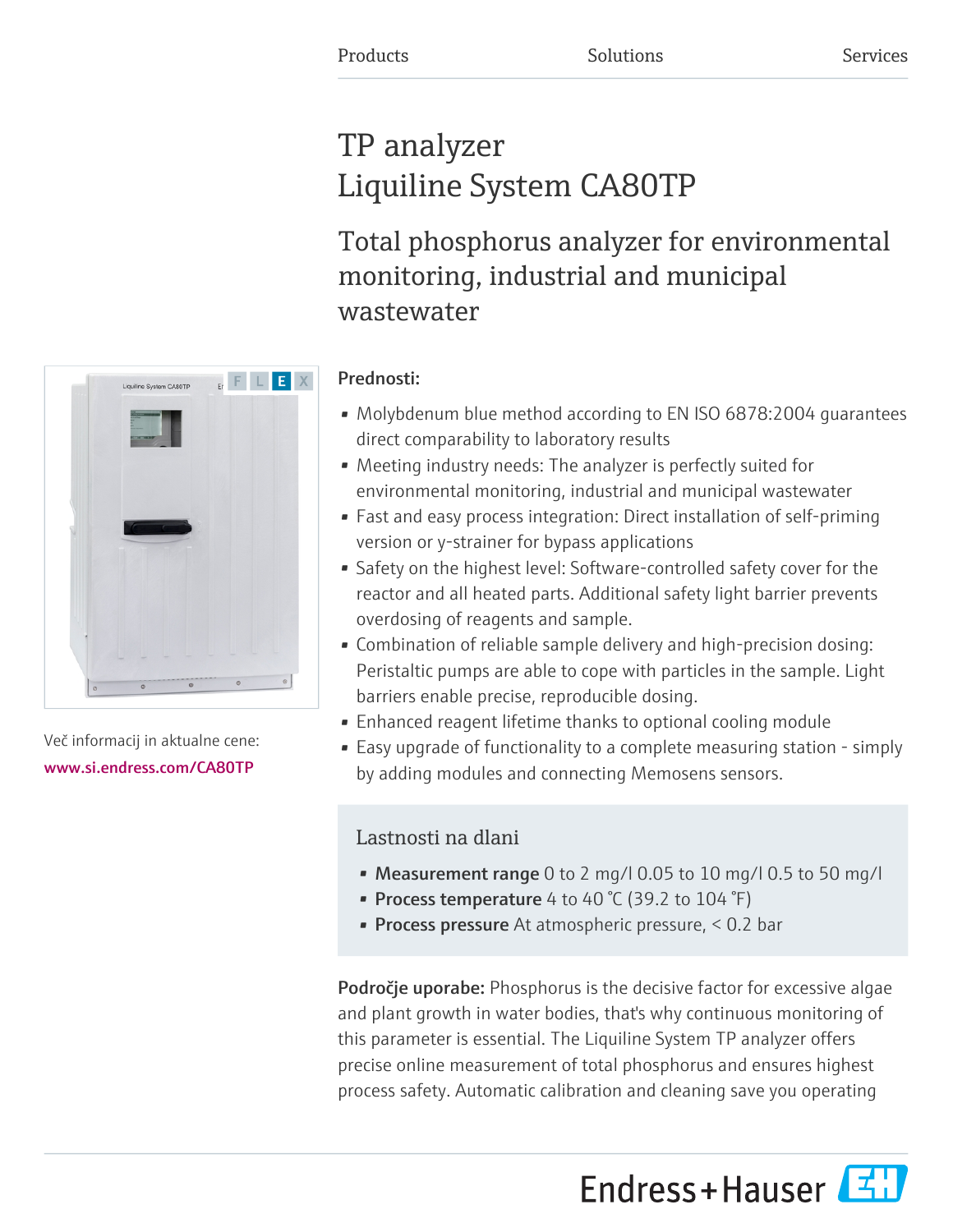costs while advanced diagnostics with remote access support you in providing process documentation to the authorities.

### Lastnosti in specifikacije

Analyser Merilni princip

Colorimetric

### Characteristic

Analyzer for total phosphorus

### Size

Housing (open version): 793 x 530 x 417 mm 31.22 x 20.87 x 16.42 in Housing (closed version): 793 x 530 x 463 mm 31.22 x 20.87 x 18.23 in Housing with base: 1723 x 530 x 463 mm 67.83 x 20.87 x 18.23 in

### Design

Open design, cabinet and stand housing High-Performance plastic ASA-PC, additional stand coated steel

### Process temperature

4 to 40 °C (39.2 to 104 °F)

### Ambient temperature

5 to 40 °C (41 to 104 °F) Outdoor version: - 20 to 40 °C (-4 to 104 °F)

### Process pressure

At atmospheric pressure, < 0.2 bar

### Sample flow rate

Min. 30 ml/min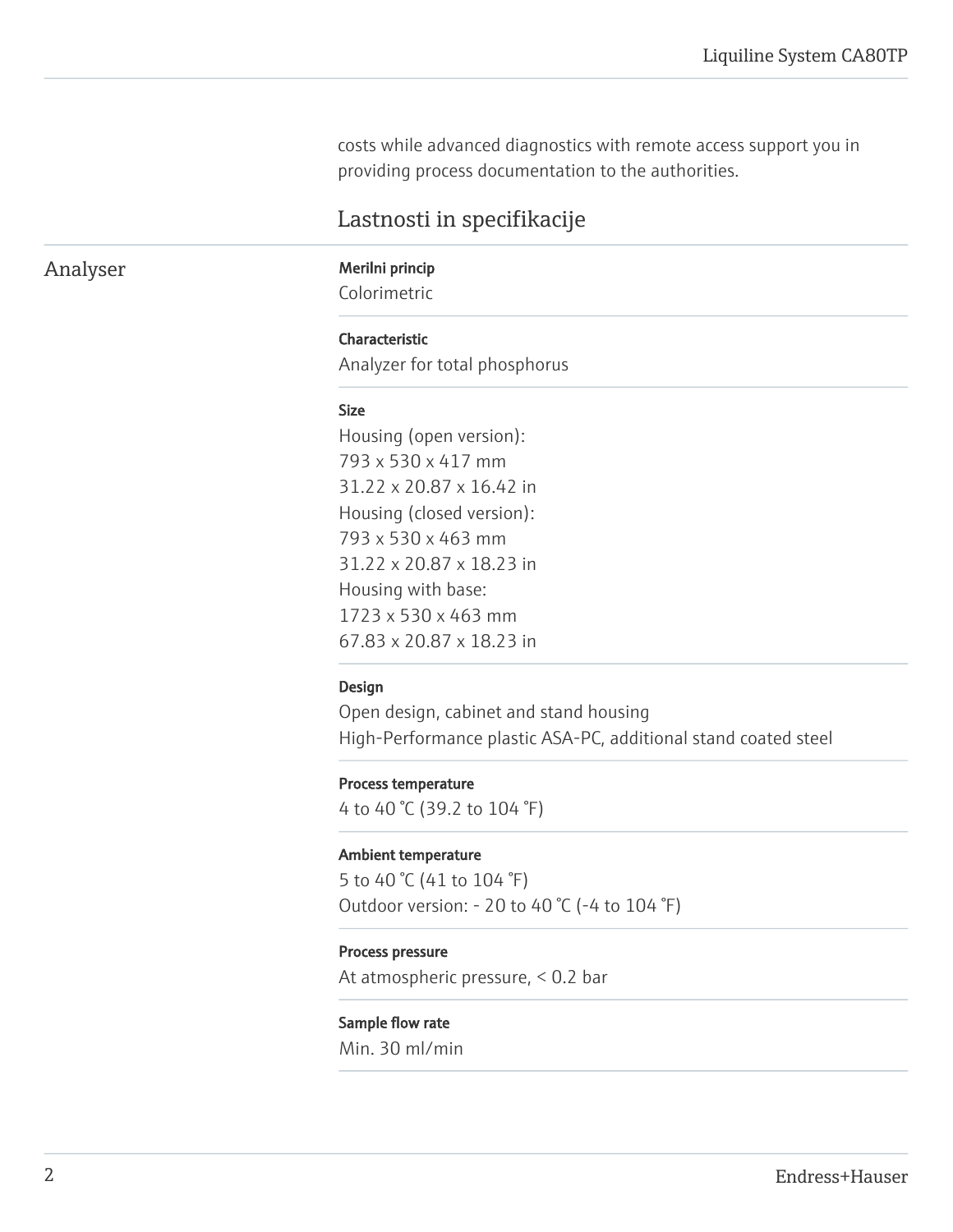### Analyser

### Consistency of the sample

Low solid content (TS<50 mg/l), homogeneous

### Specials

Easy upgrade to measuring station with up to four digital Memosens sensors Automatic calibration and cleaning User-configurable measuring, cleaning and calibration intervals Self-priming analyzer with optical dosing unit l Dilution module (optional) Digital communication for remote access

### Application

Monitoring and optimization of the cleaning capacity of municipal and industrial wastewater treatment plants Monitoring of the wastewater treatment plant outlet for documentation purposes Monitoring and optimization of activated sludge basins

### Power supply

100 to 120 VAC / 200 to 240 VAC ± 10% 24 VDC ± 10%  $50 \pm 1$  or  $60 \pm 1,2$  Hz

### Output / communication

2x 0/4 to 20 mA Webserver, Modbus, Ethernet/IP, Profibus DP

### Input

1 measuring channel 1 to 4 digitale sensor inputs for sensors with Memosens protocol (optional)

### Measurement range

0 to 2 mg/l 0.05 to 10 mg/l 0.5 to 50 mg/l